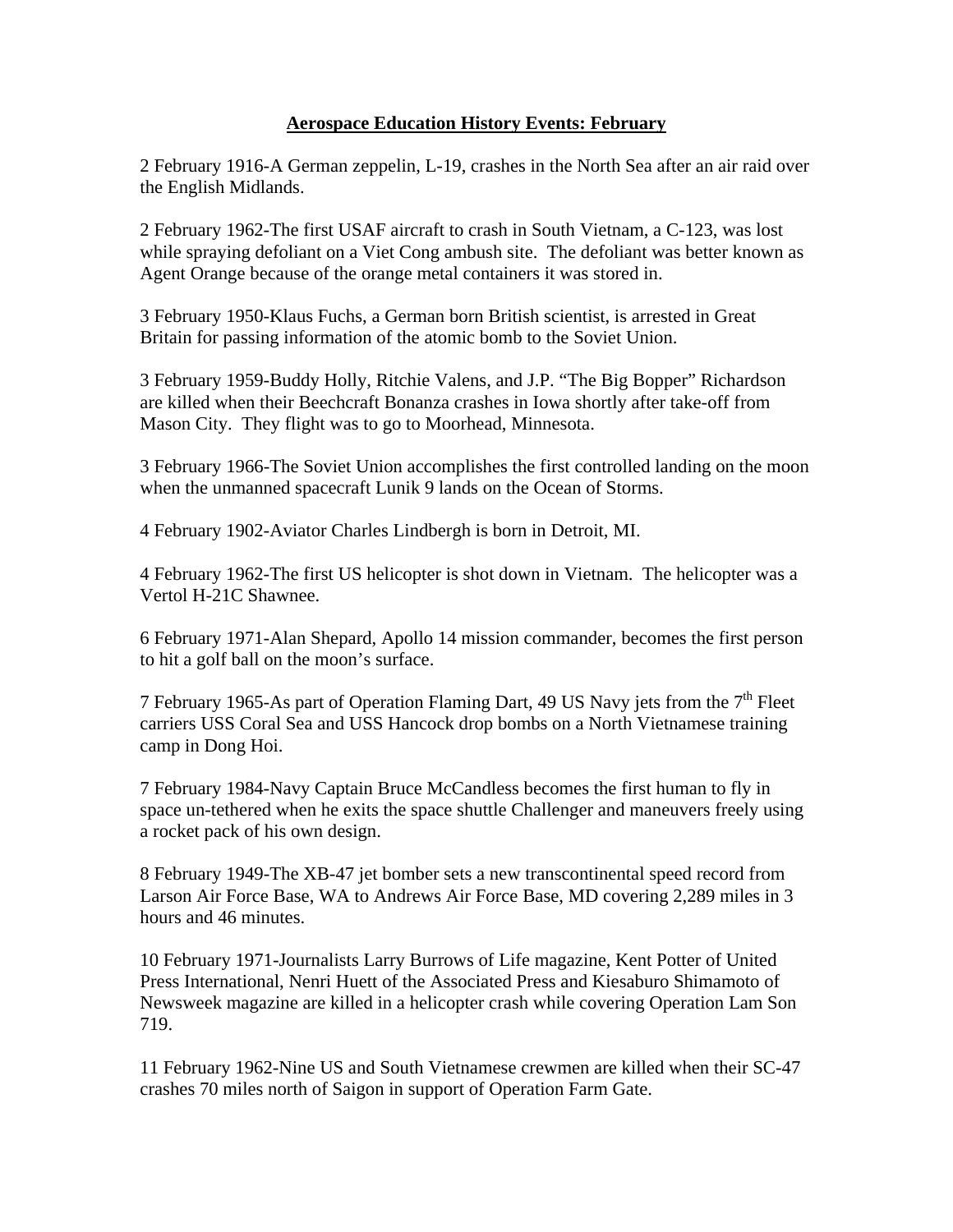11 February 1970-Japan successfully launches their first satellite, Oshumi, from the Kagoshima Space Center making them the world's fourth space power.

12 February 1915-One of the biggest air raids of World War 1 occurs when 34 aircraft from the British Naval Wing attack the German occupied towns of Blankenberghe, Ostend and Zeebrugge in Belgum.

13 February 1945-Allied firebombing raids are conducted against the German city of Dresden. It was the single most destructive bombing of the war, including Hiroshima and Nagasaki. About 135,000 people were killed.

13 February 1965-President Johnson approves the sustained bombing of North Vietnam under Operation Rolling Thunder.

17 February 1915-The German Zeppelin L-4 crashes into the North Sea after encountering a sever snow storm near the Danish coastal town of Varde.

18 February 1930-The ninth planet Pluto is discovered by astronomer Clyde W. Tombaugh at the Lowell Observatory in Flagstaff, Arizona.

18 February 1967-The father of the atomic bomb, J. Robert Oppenheimer dies in Princeton, New Jersey at the age of 62.

19 February 1473-The father of modern astronomy, Nicolaus Copernicus is born in Torun, Poland. Copernicus is the first modern European scientist to propose that the Earth and other planets revolve around the sun.

20 February 1942-Lt. Edward O'Hare becomes the first "ace" of World War 2. Lt. O'Hare took off from the aircraft carrier USS Lexington in his F4F Wildcat and shot down five Japanese G4M1 Betty bombers.

20 February 1962-John Hershel Glenn Jr. becomes the first American to orbit earth aboard the Friendship 7 spacecraft. Glenn was launched from Cape Canaveral, Florida and orbited the earth three times in 4 hours and 55 minutes.

22 February 1967-Operation Junction City begins as an effort to smash the Viet Congs stronghold in Tay Ninh Province along the Cambodian border northwest of Saigon. The first day of the operation saw 575 aircraft sorties.

24 February 1969-Airman First Class John L. Levitow tosses an activated and smoking magnesium flare that entered the AC-47 he was in out of the plane. Later he is presented the Medal of Honor.

26 February 1935-Against the Versailles Treaty that stated that military aviation in Germany was prohibited; Adolf Hitler signs a decree establishing the Luftwaffe as a third